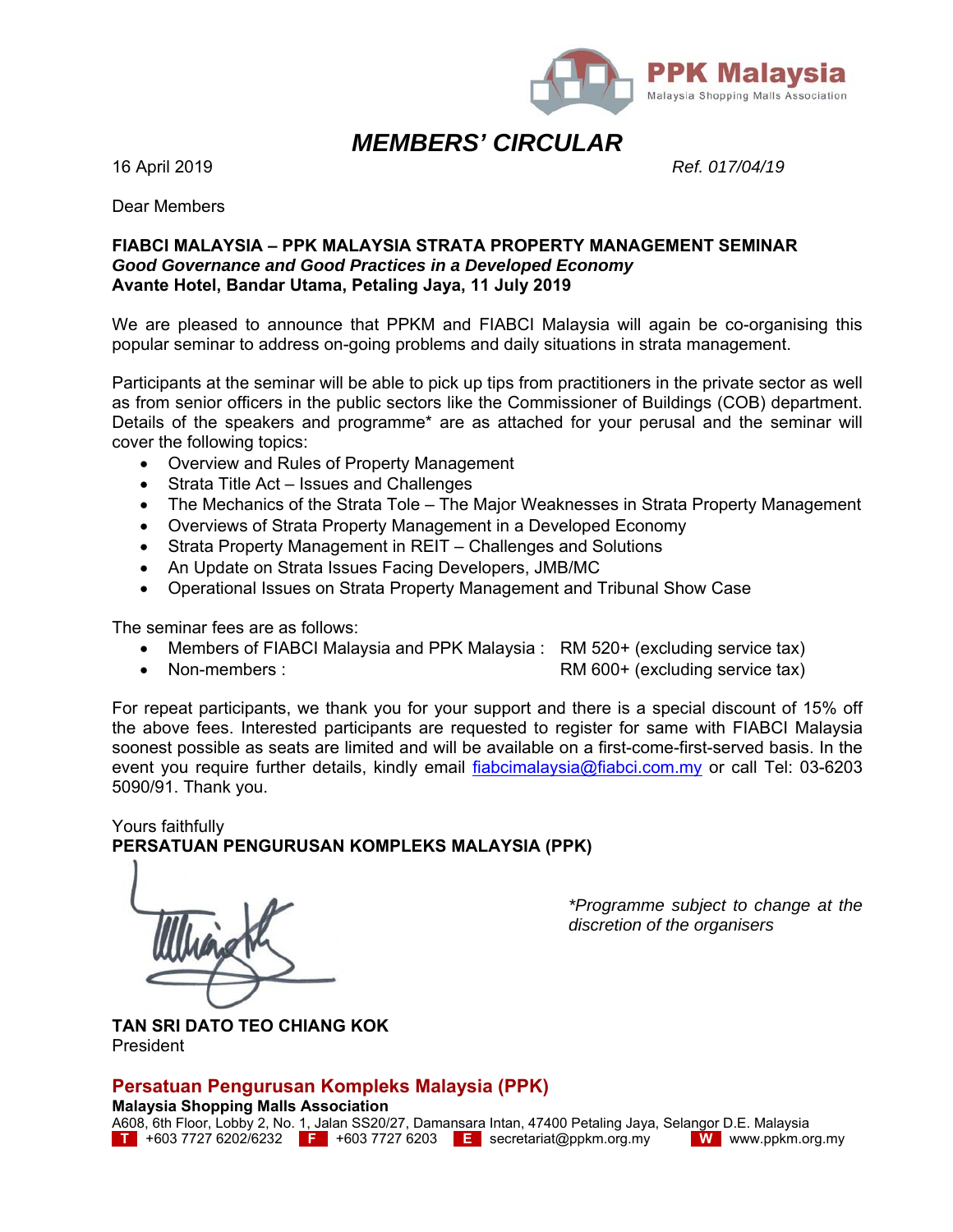





# **STRATA PROPERTY MANAGEMENT SEMINAR 2019 - "GOOD GOVERNANCE & GOOD PRACTICES IN A DEVELOPED ECONOMY"**



PROUDLY SPONSORED BY:



**DATE** 11<sup>th</sup> July 2019 (Thursday)

### **VENUE**

Avante Hotel, Bandar Utama, Petaling Jaya, Selangor

**TIME** 8.00 am – 6.00 pm

## **REGISTRATION FEE**

FIABCI Malaysia and PPK Malaysia Members: **RM520.00++**

Non-Members: **RM600.00++**

Previous Seminar Delegate: **15% OFF** (price above **EXCLUDES** 6% service tax)

## **CPD Applied!**

• Royal Institution Chartered of Surveyors, Malaysia (RICS) • Board of Valuers, Appraisers, Estate Agents and Property Managers (BOVAEP)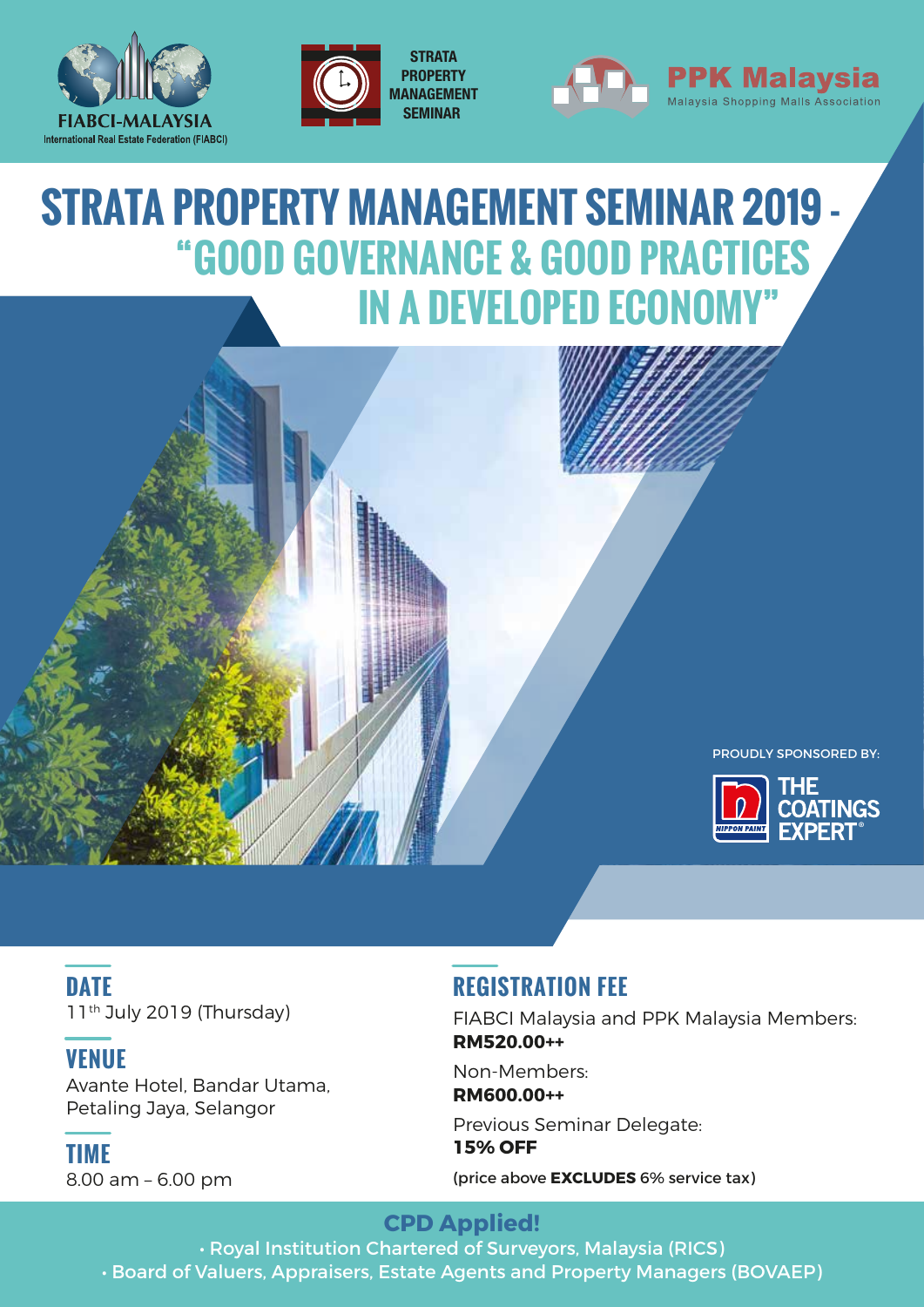





## **STRATA PROPERTY MANAGEMENT SEMINAR 2019 - "GOOD GOVERNANCE & GOOD PRACTICES IN A DEVELOPED ECONOMY"**

**DATE** : 11th July 2019 (Thursday) • **VENUE** : Avante Hotel, Bandar Utama, Petaling Jaya, Selangor

# **PROGRAMME & SPEAKERS**

| 8.00 am - 9.00 am       | <b>Registration &amp; Welcome Coffee</b>                                                                                                                                                                      |
|-------------------------|---------------------------------------------------------------------------------------------------------------------------------------------------------------------------------------------------------------|
| $9.00$ am $- 9.05$ am   | <b>Welcome Address</b><br>by Sr. Geh Thuan Peng, Michael, President, FIABCI Malaysian Chapter                                                                                                                 |
| $9.05$ am - 10.05 am    | <b>Overview and Rules of Property Management</b><br>by Mr. Anthony Dylan anak Frankie Jurem, Chief Operating Officer,<br>Central i-City Mall                                                                  |
| $10.05$ am - $10.15$ am | <b>Morning Refreshment</b>                                                                                                                                                                                    |
| $10.15$ am $-11.15$ am  | <b>Strata Title Act- Issues and Challenges</b><br>by Sr. Chan Keat Lim, Director of Survey, Department of Survey and<br>Mapping Malaysia (JUPEM)                                                              |
| 11.15 am - 12.15 pm     | The Mechanics of the Strata Role- The Major Weaknesses in Strata<br><b>Property Management</b><br>By Encik Shahril bin Omar, Head of Commissioner of Building<br>Department, Majlis Perbandaran Kajang (MPKj) |
| 12.15 pm - 1.30 pm      | Lunch                                                                                                                                                                                                         |
| 1.30 pm - 2.30 pm       | <b>Overview of Strata Property Management in a Developed Economy</b><br>Mr. Teo Poh Siang, Managing Director, Wisely 98 Pte Ltd                                                                               |
| 2.30 pm - 3.30 pm       | <b>Strata Property Management in REIT - Challenges and Solutions</b><br>By Ms. Leong Kit May, Chief Executive Officer, Axis REIT Manager<br><b>Berhad</b>                                                     |
| 3.30 pm - 3.40 pm       | <b>Afternoon Refreshment</b>                                                                                                                                                                                  |
| 3.40 pm - 4.40 pm       | An Update on Strata Issues Facing Developers, JMB/MC<br>Dato' Pretam Singh Darshan Singh, Partner, Pretam Singh, Nor & Co.<br><b>Advocates &amp; Solicitors</b>                                               |
| 4.40 pm - 5.40 pm       | <b>Operational Issues on Strata Property Management and Tribunal</b><br><b>Show Case</b><br>By Ir. YL Lum, Committee of Research, Persatuan Pengurusan,<br>Kompleks Malaysia (PPK)                            |
| 6.00 pm                 | <b>End of Seminar</b>                                                                                                                                                                                         |

~The organizer reserves the right to change speakers and / or modify the programme without prior notice. ~Speakers invited, subject to confirmation